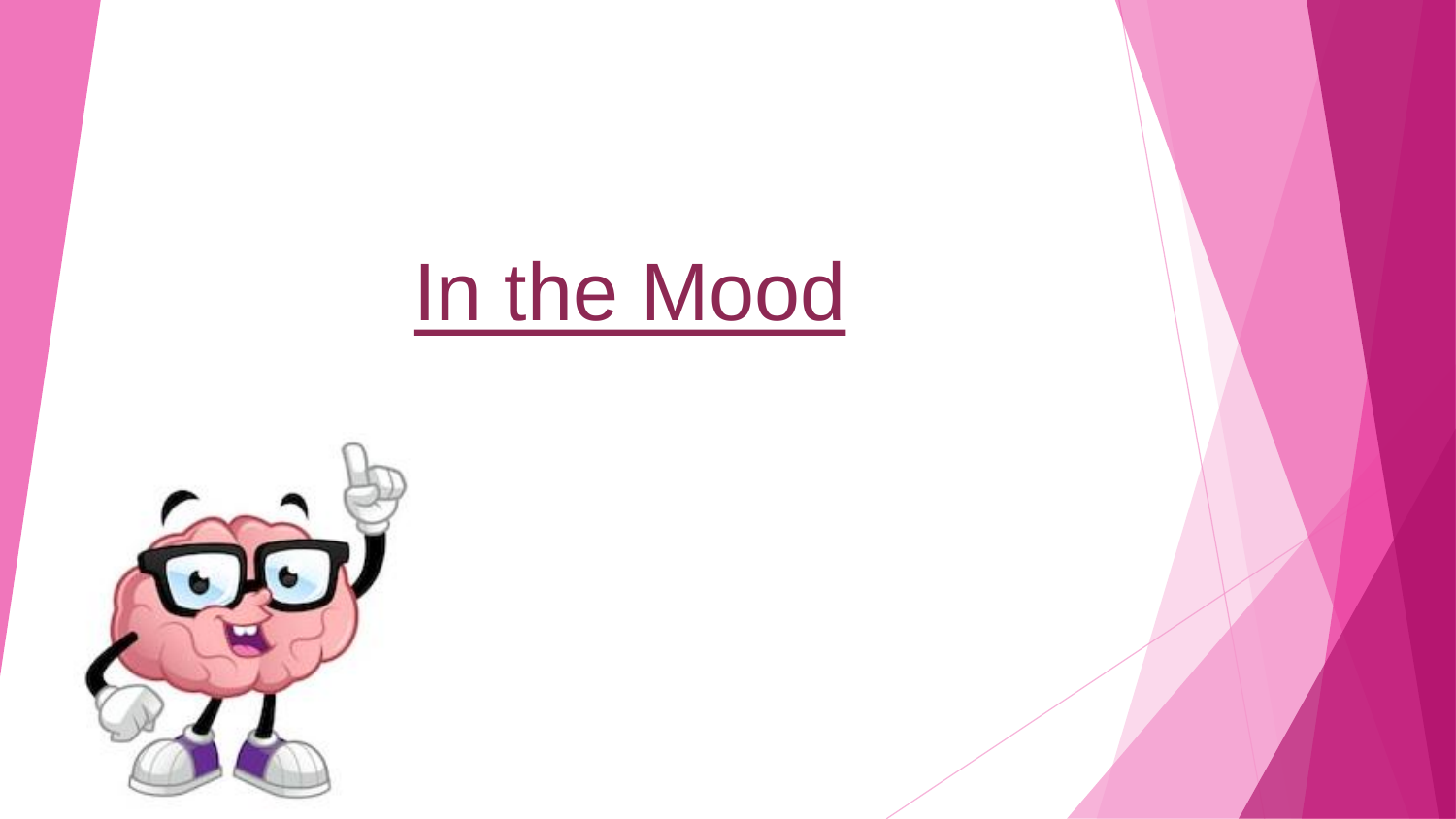- An inference is any step in logic that allows someone to reach a conclusion based on evidence or reasoning.
- It is an informed assumption and is similar to a conclusion or a deduction.
- Inferences are very important when reading a story or text, and is a good reading comprehension skill.
- When we make inferences while reading, we are using evidence provided by the author to draw our own logical conclusions.
- A writer does not always state certain facts about a character or situation. Instead, we can use the information given to figure certain things out for ourselves. This is using inference skills.

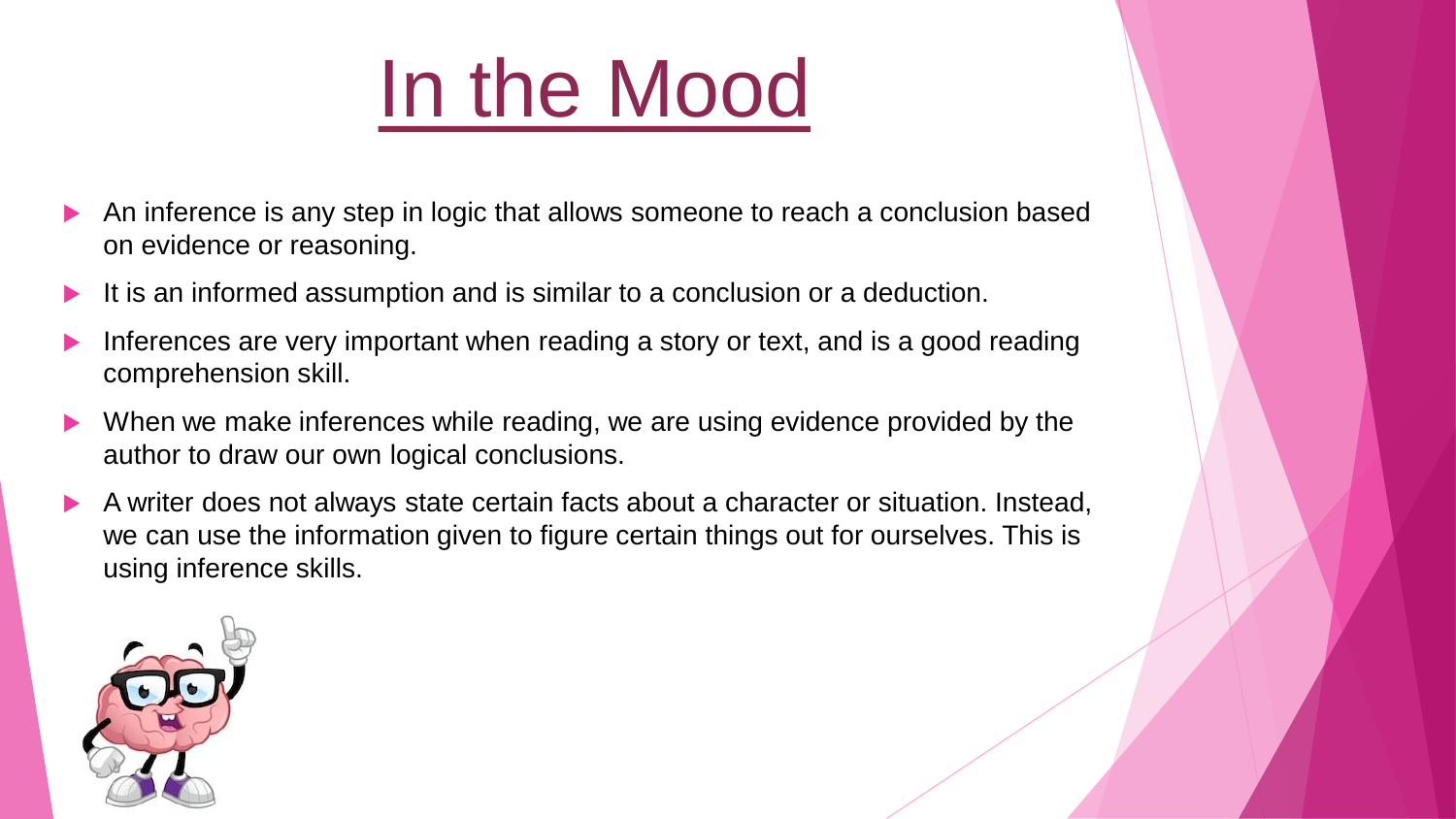#### [https://www.bbc.co.uk/bitesize/topics/zs44jxs/art](https://www.bbc.co.uk/bitesize/topics/zs44jxs/articles/zqmyw6f) icles/zqmyw6f

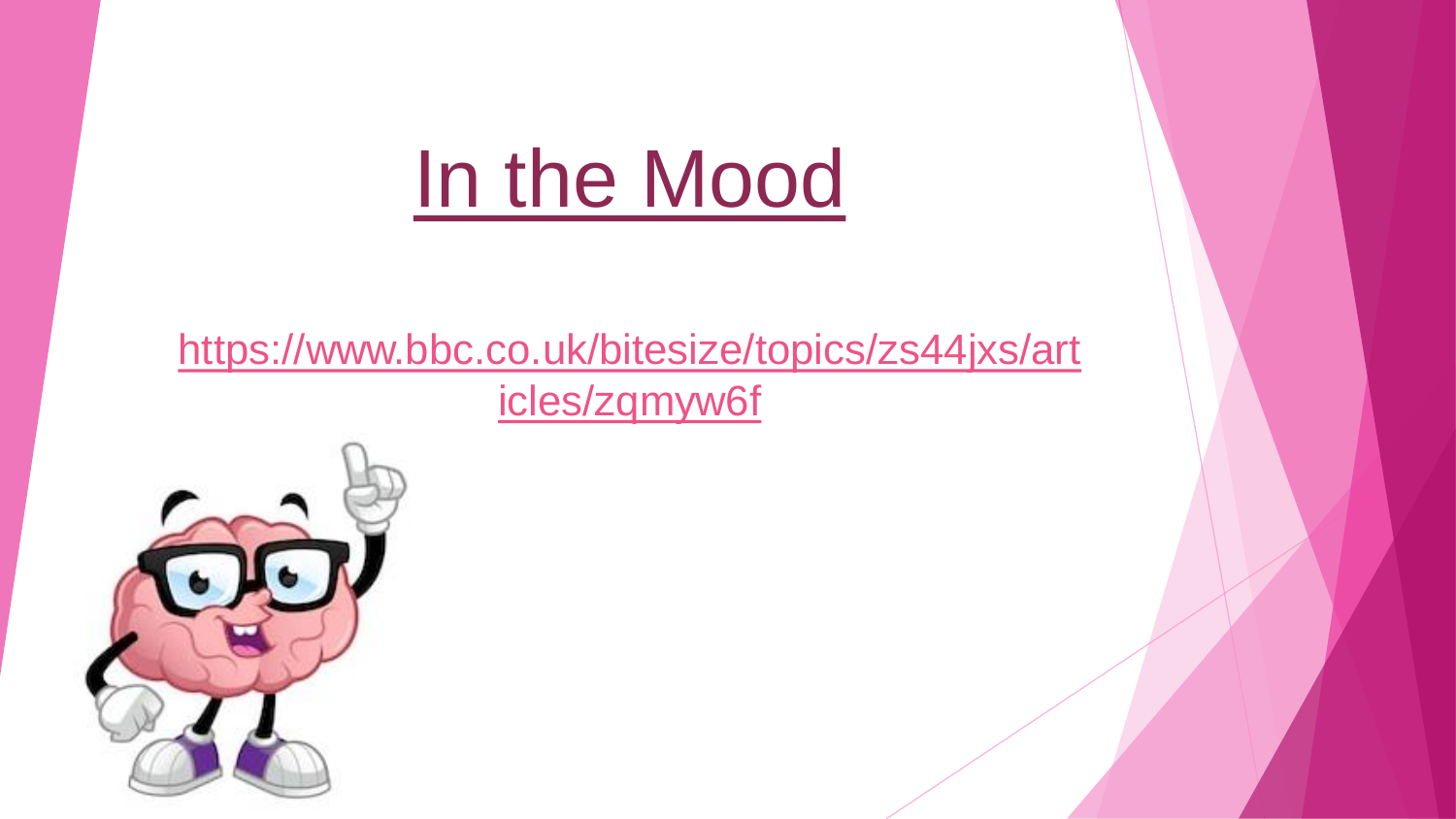Read these short descriptions. Decide what sort of mood the characters are in and why you think they are feeling like this. How would you feel in such circumstances? Suggest what you think they might do next.

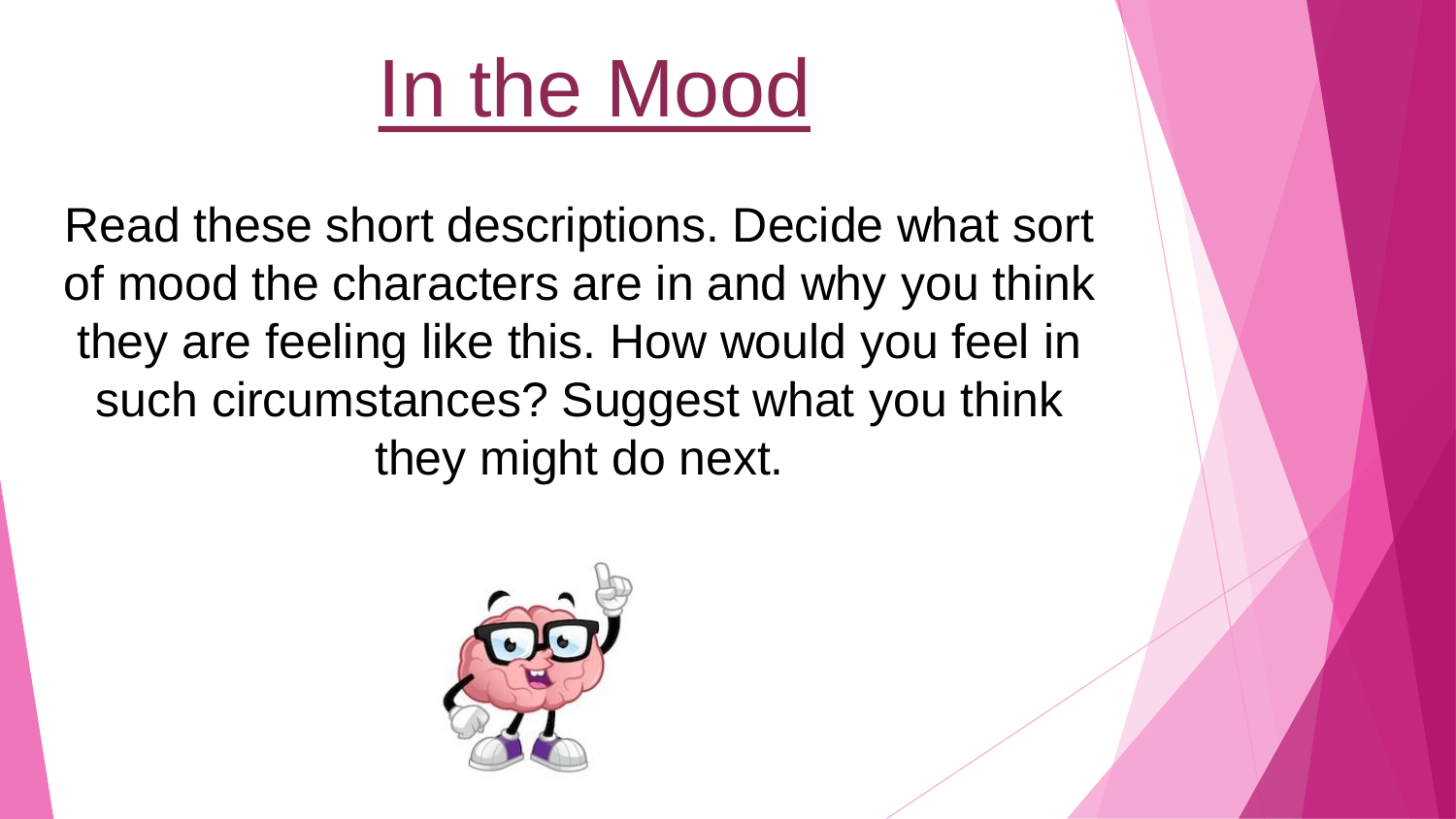

Beth looked longingly at the leather collar and lead that still hung on its peg by the door. She remembered all those times when they had played together in the garden and the local playing field, not to mention those long walks along the riverbank in the summertime. 'I miss him so much,' she said to mum when caught during one of her quiet spells. 'I know, love,' was the reply, 'but he was nearly 15 years old and he had enjoyed a very happy life.'

- ❖ **What sort of mood is Beth in and why do you think she is feeling like this.**
- ❖ **How would you feel in such circumstances?**
- ❖ **What do you think Beth might do next?**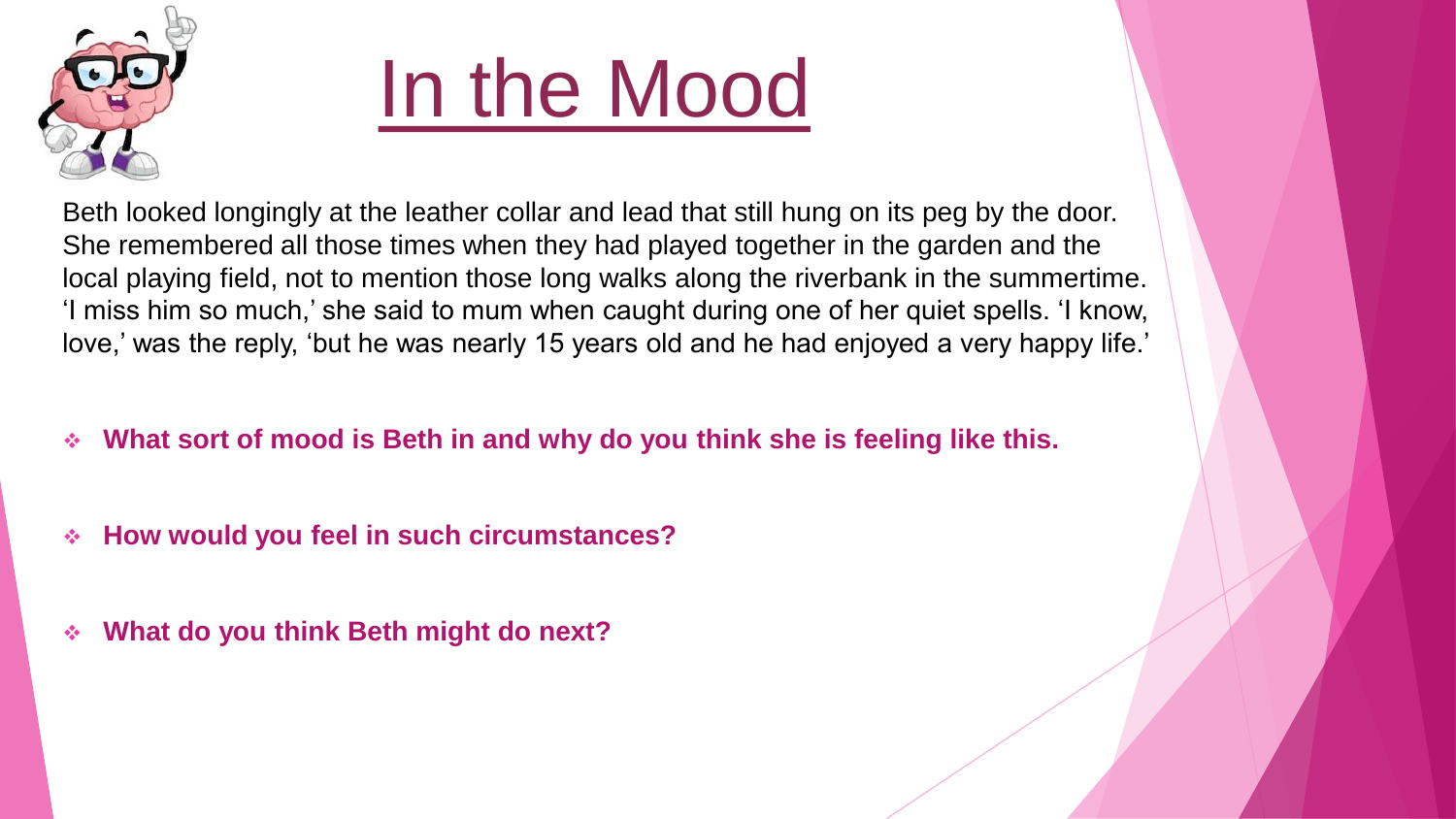

Brothers! They were always taking things that did not belong to them and it always led to trouble. It had taken David a good six months to save up for the new game. All his friends at school had them a long time before he did and he felt really left out. Then, only a few weeks after he had picked it up from the shop, it lay in several pieces on his bedroom carpet. 'Daniel!' David had shouted when he came home from school and discovered the mess. 'Get up here now.'

- ❖ **What sort of mood is David in and why do you think he is feeling like this.**
- ❖ **How would you feel in such circumstances?**
- ❖ **What do you think David might do next?**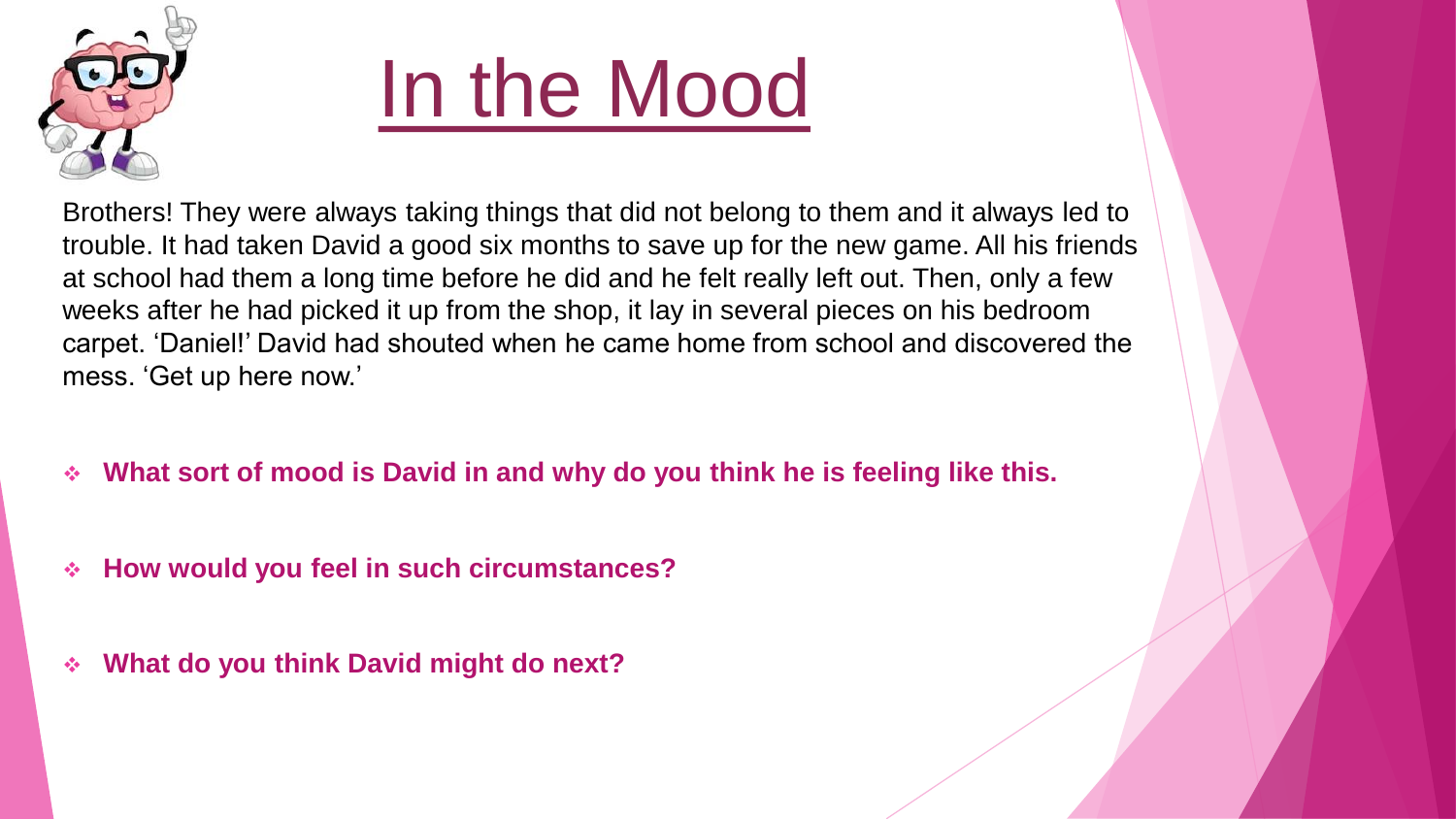

Claire had never been keen on the move. Well, who wanted to travel 200 kilometres to a new home, not know anyone when you got there and leave all your friends behind. Reluctantly she got ready on that first morning and forced down a little breakfast even though she was not feeling hungry. The journey to the new school was quiet. Dropped at the gate, she walked through the playground only too well aware of the halt in conversations and the turning heads. She followed the signs to the headteacher's office and knocked on the door. 'I'm Claire Hopkins,' she announced when it was opened. 'I'm starting in Year 4 today.'

- What sort of mood is Claire in and why do you think she is feeling like this.
- ❖ **How would you feel in such circumstances?**
- ❖ **What do you think Claire might do next?**